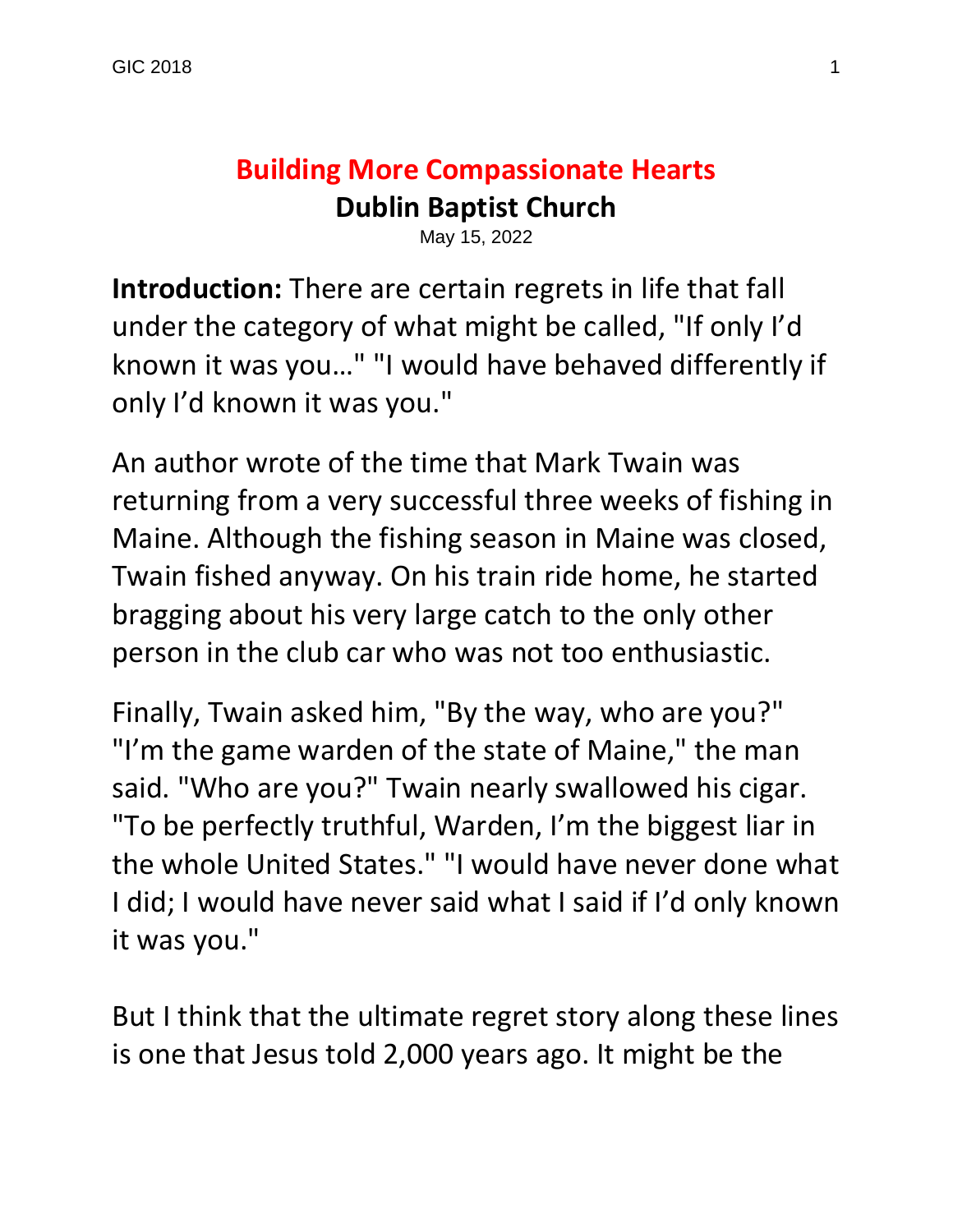single most sobering story he ever told. It is found in the gospel of Matthew, chapter 25.

#### *Matthew 25:31–45 (NKJV)*

*<sup>31</sup> "When the Son of Man comes in His glory, and all the holy angels with Him, then He will sit on the throne of His glory. <sup>32</sup> All the nations will be gathered before Him, and He will separate them one from another, as a shepherd divides his sheep from the goats. <sup>33</sup> And He will set the sheep on His right hand, but the goats on the left. <sup>34</sup> Then the King will say to those on His right hand, 'Come, you blessed of My Father, inherit the kingdom prepared for you from the foundation of the world: <sup>35</sup> for I was hungry and you gave Me food; I was thirsty and you gave Me drink; I was a stranger and you took Me in; <sup>36</sup> I was naked and you clothed Me; I was sick and you visited Me; I was in prison and you came to Me.' <sup>37</sup> "Then the righteous will answer Him, saying, 'Lord, when did we see You hungry and feed You, or thirsty and give You drink? <sup>38</sup> When did we see You a stranger and take You in, or naked and clothe You? <sup>39</sup> Or when did we see You sick, or in prison, and come to You?' <sup>40</sup> And the King will answer and say to them, 'Assuredly, I say to you, inasmuch as you did it to one of the least of these My brethren, you did it to Me.' <sup>41</sup> "Then He will also say to those on the left hand, 'Depart from Me, you cursed, into the everlasting fire prepared*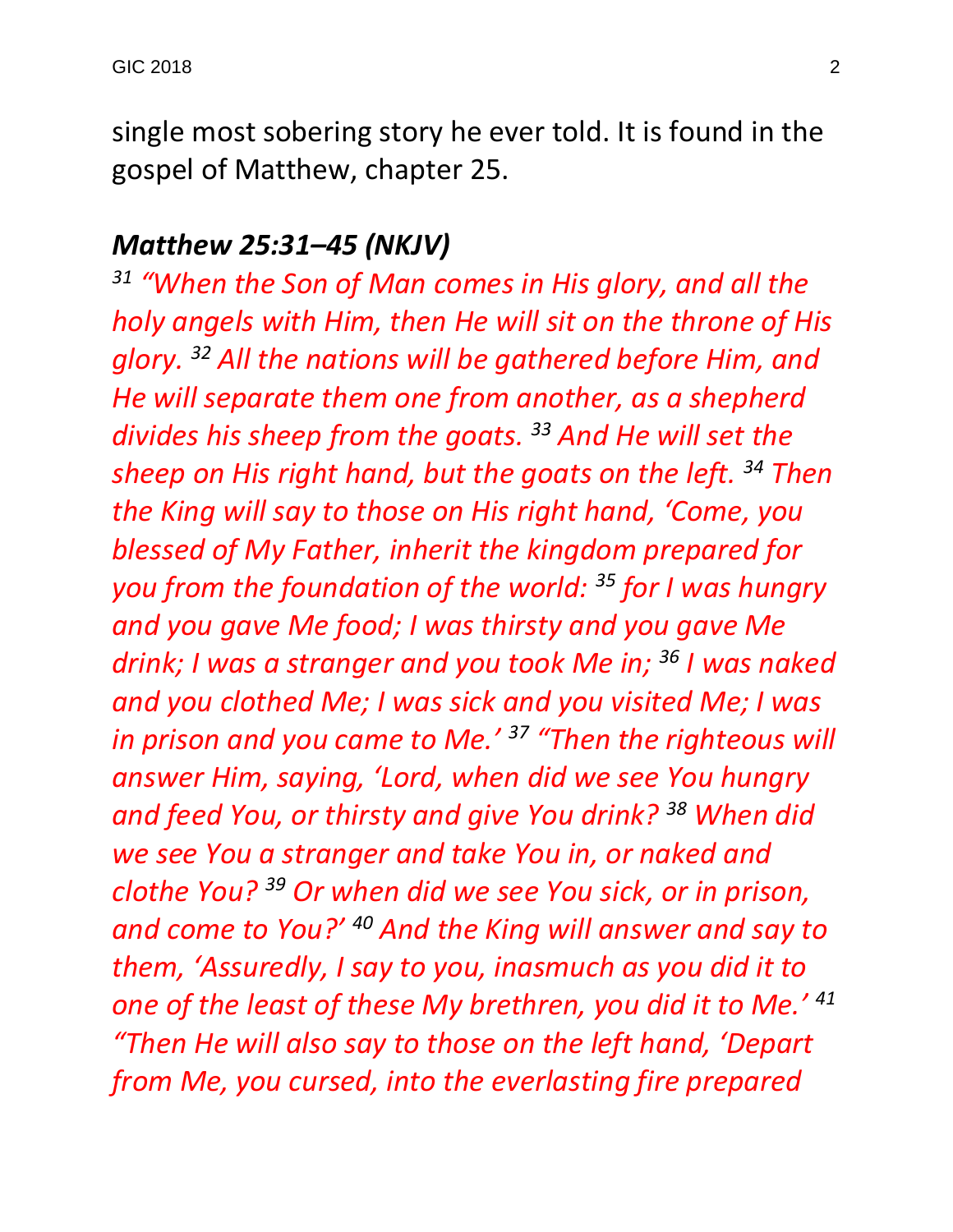*for the devil and his angels: <sup>42</sup> for I was hungry and you gave Me no food; I was thirsty and you gave Me no drink; <sup>43</sup> I was a stranger and you did not take Me in, naked and you did not clothe Me, sick and in prison and you did not visit Me.' <sup>44</sup> "Then they also will answer Him, saying, 'Lord, when did we see You hungry or thirsty or a stranger or naked or sick or in prison, and did not minister to You?' <sup>45</sup> Then He will answer them, saying, 'Assuredly, I say to you, inasmuch as you did not do it to one of the least of these, you did not do it to Me.'* 

Can you imagine carrying that regret into eternity?

1.Now Jesus is not saying in this story that you earn your way into heaven by doing good deeds**.**

#### *2.He is saying that the ultimate test of a transformed life is a compassionate heart.*

The Apostle John put it like this: "If anyone does not love their brother or sister whom they have seen, they cannot love God whom they have not seen. If anyone says that they love God, but they do not love their brother or sister, they are a liar."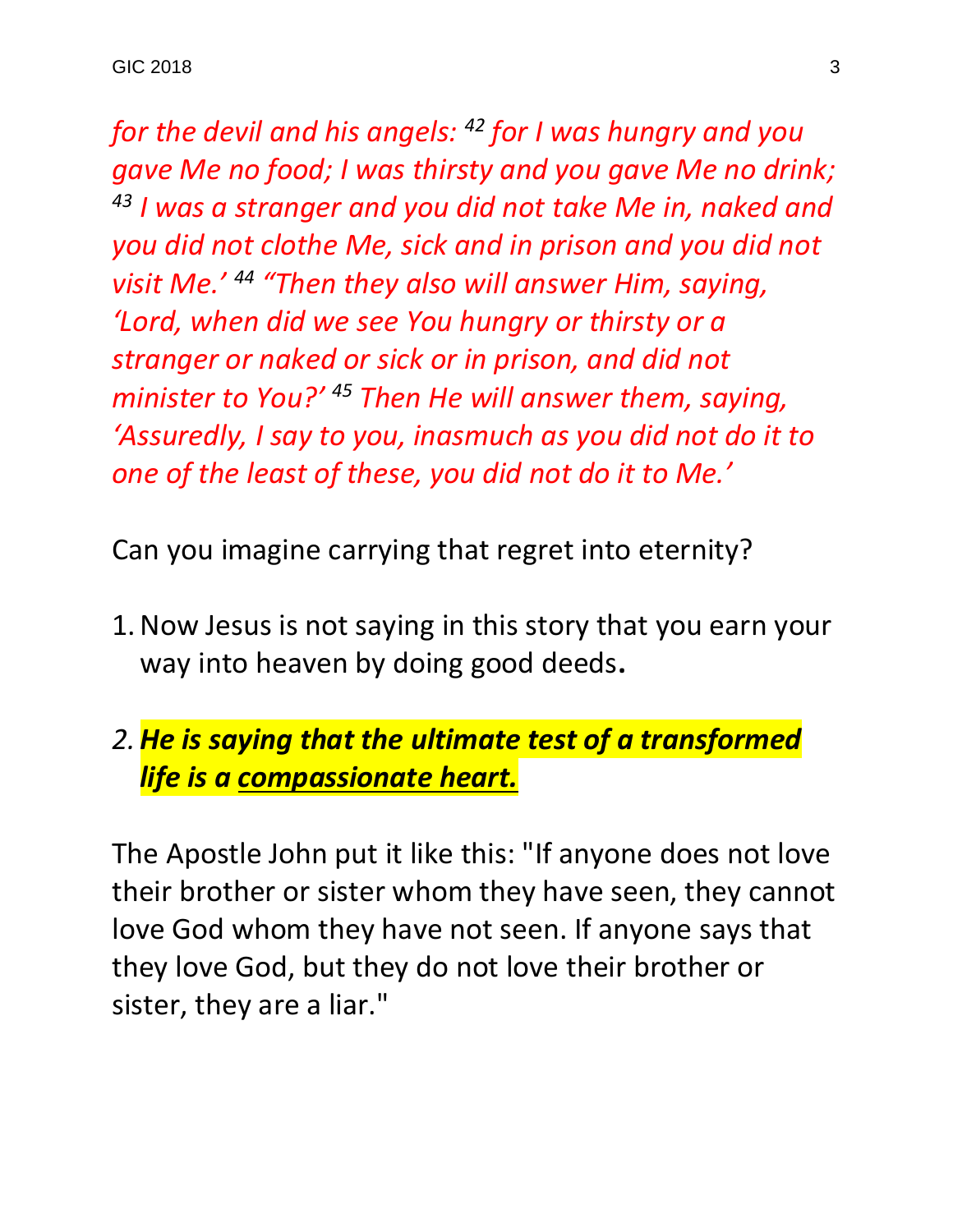- 3.**And I'll tell you one of the most sobering parts of this story to me.** Jesus doesn't say to the goats, "You oppressed the least of these." He doesn't say, "You went around burning crosses in yards. You robbed them and engaged in acts of violence against them." He doesn't say, "You did bad things," at all. He just says, "You did nothing. You looked away. You decided that having a bigger house maybe or a nicer car was worth working pretty hard. But helping other people was not worth working very hard.
- 4. "You decided that you had more important things to do, but you were wrong." The day is coming when you will regret that more than you can imagine. Now I think every one in this room wants to build a heart of compassion. Otherwise, you wouldn't be here.

So what do you do? I'm going to get very concrete now because I know almost everybody in this room has a quite busy life, commitments that you cannot walk away from.

**How do you build a more compassionate heart?** I want to give you one thought. This comes from a man named **Jim Wallace** who has written a book called **"Faith Works."** And he gives a kind of starting point for people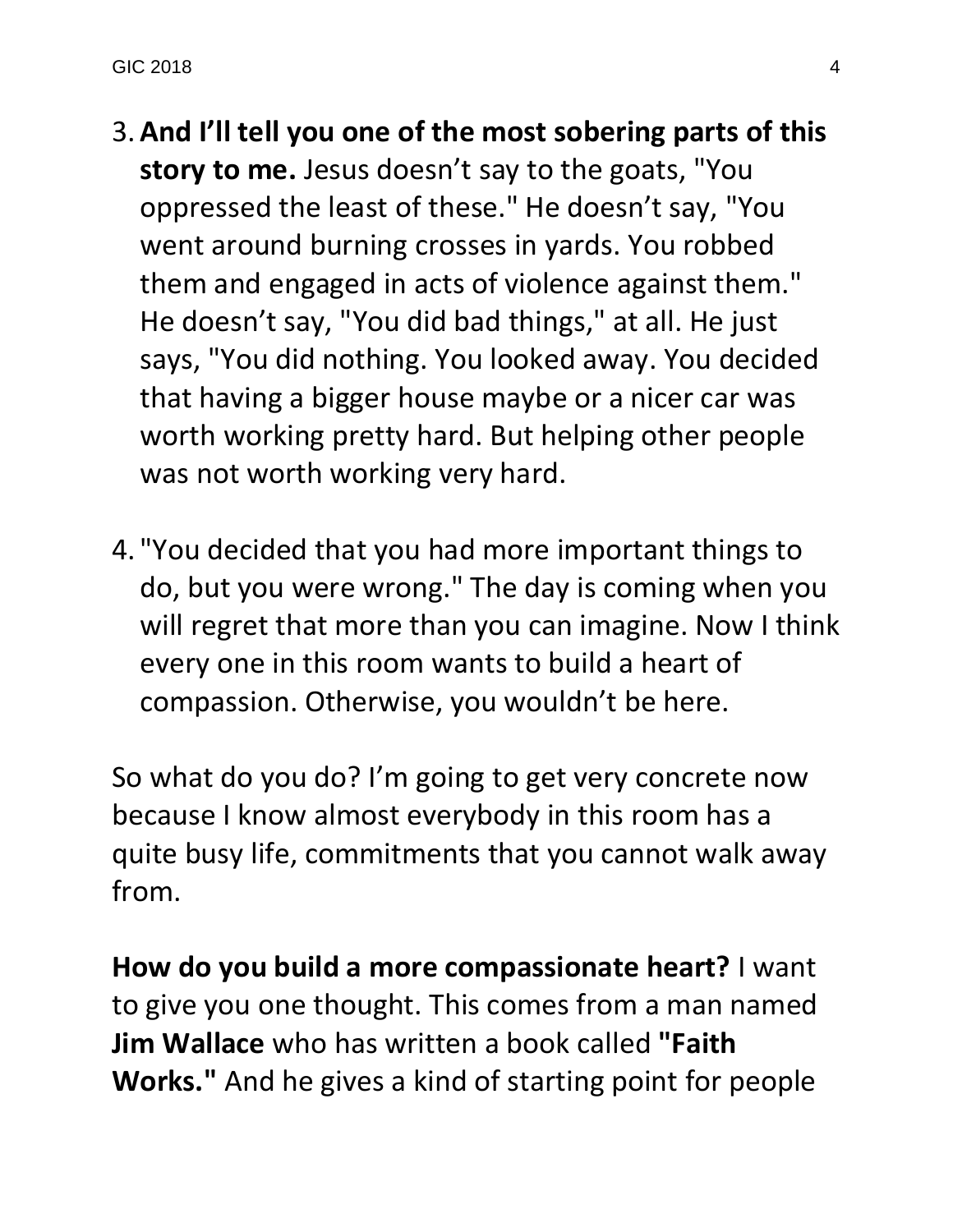who want to build compassionate hearts. So I want to tell you the phrase that he offers and then kind of unpack it**.** 

**"The place to start is here: You've got to get out of the house."** Here's the idea: We all tend to live in a little slice of the world where we feel comfortable. Here are some things that really do happen when we get out of the house:

#### **1.WE SEE THE WORLD LIKE JESUS SEES THE WORLD.**

So I spend my life. I go to school. I shop. I work. I go to church. I play with people who are like me. Our society just divides folks up that way. It puts all kinds of real subtle barriers in between different kinds of people. And as long as I don't get out of the house, people who live in other conditions, people who are different from me– different language, different accent, different skin color, and different economic conditions–they're just not on the radar screen. They're just not in my mind and heart.

Usually what transforms people when it comes to this business of extension, of building more compassionate hearts, is not a great talk, not a good book, not a powerful documentary or a real moving film**. It's a real life experience that;** 

• **grips your heart**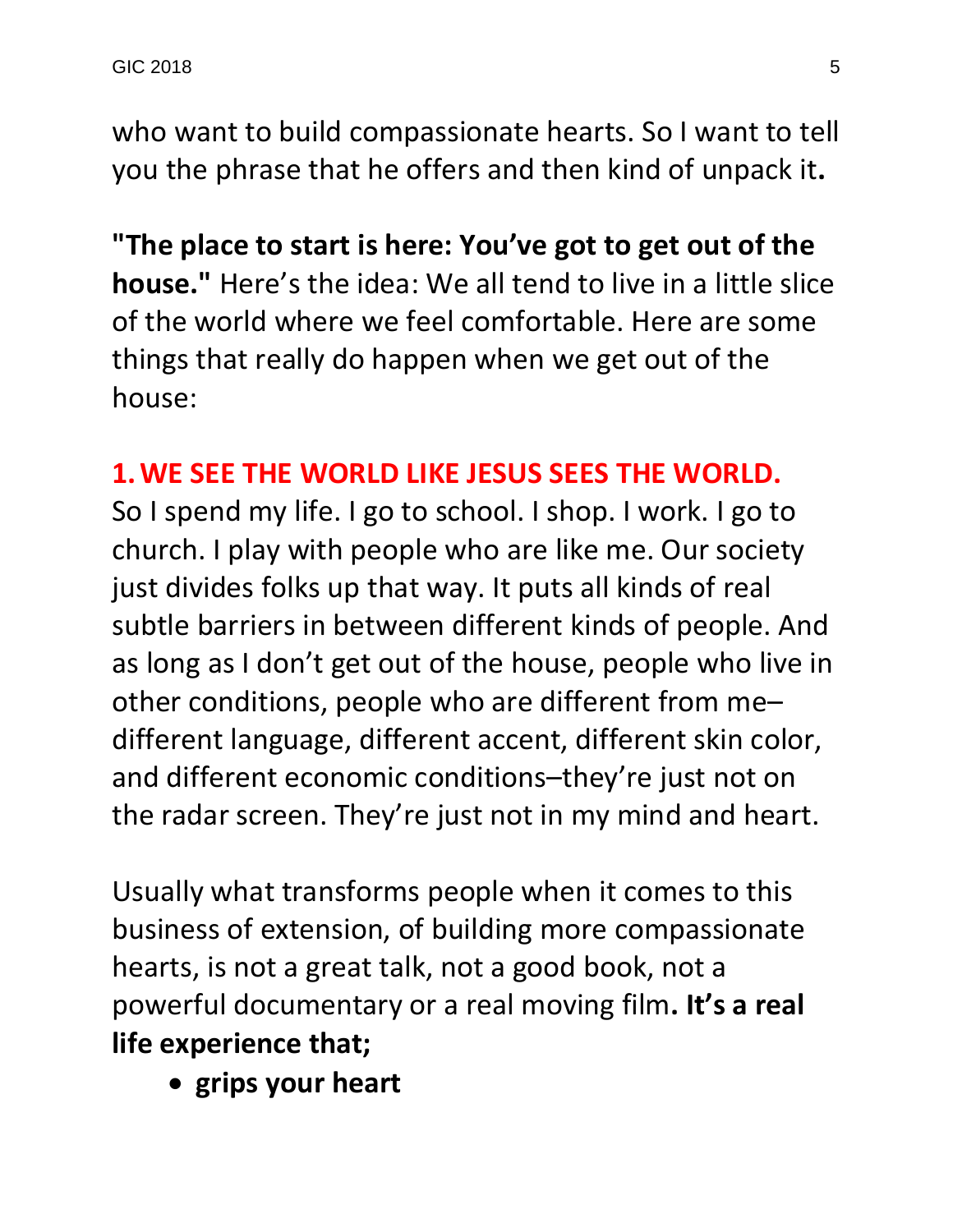- **and seizes your vision**
- **and immerses you into the life of a real person.**

*When you get out of the house you begin to really see the world the way Jesus sees the world. Not through the lens of our differences but through the lens of common needs.*

I have a very deep conviction that if you will do that, if you'll get outside your normal world**, if you know to serve and pray for a real person your heart will be touched**. God will just work in you in that way, and you will want to extend your hand. You will begin to think about how you might do that, not because somebody is trying to make you or because you feel like you ought to. **It will come from inside you**.

On the other hand, I'm here to tell you that if you don't take that step, if you don't get out of the house, your attention will simply be devoted to other things. It just will. And over time, your heart will get smaller and colder. *And the day is coming when you will face a mountain of regret, not so much for the wrong things you did but for the wonderful things you did not do.*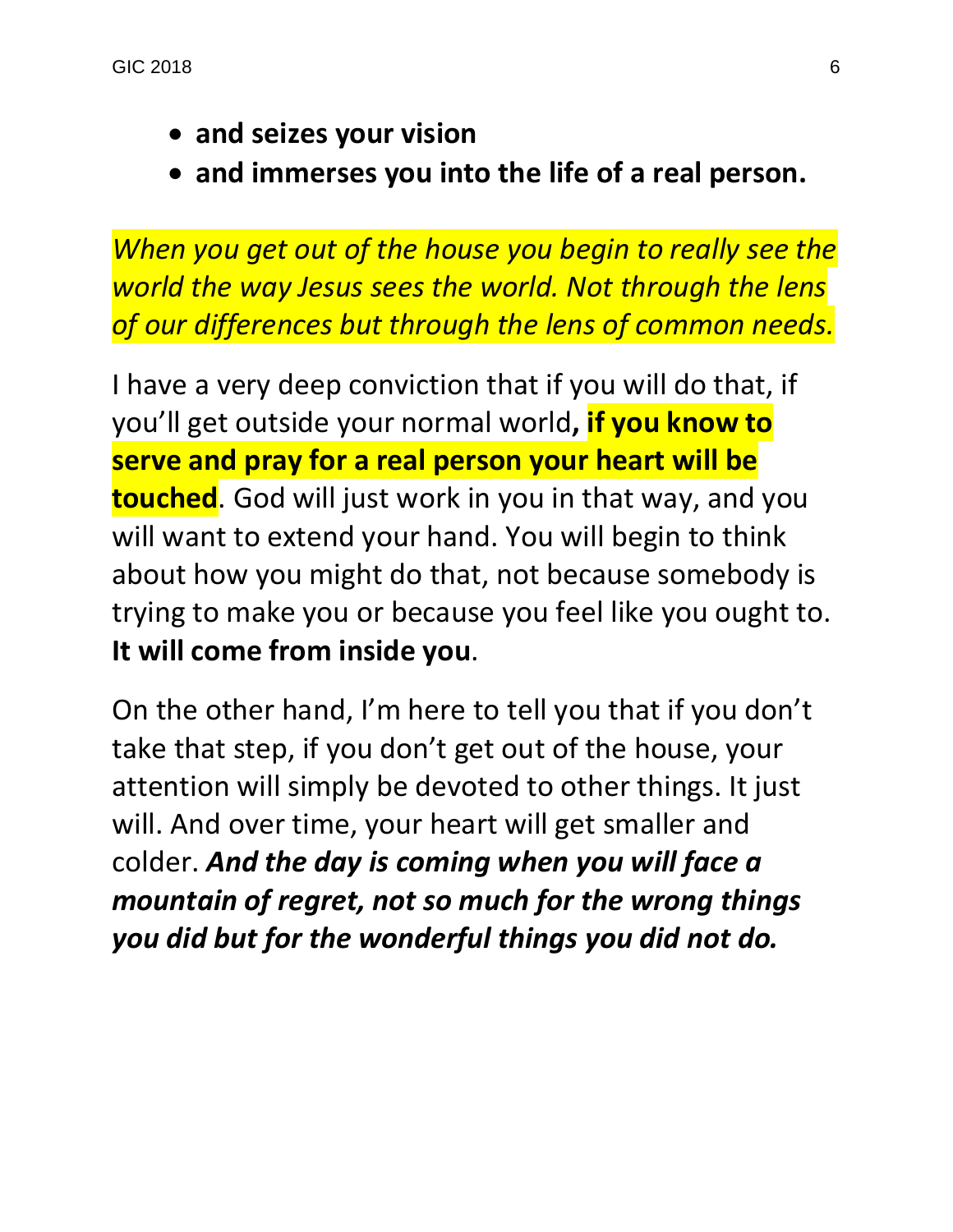GIC 2018 **7** 

**2.YOU SEE PEOPLE THAT GOD LOVES & JESUS DIED FOR.** I want to tell you friends, something happens when you get out of the house. *Something happens in the world and something happens in you. You touch the world but the world also touches you.*

In the book by Jim Wallace that I mentioned, he tells about a lawyer named Dale who was into big deals. He had an income in the high six-figures. He helped negotiate the contract for Dolphin Stadium in Miami. But he began to get out of the house one day, and it changed his life. He started working at the Good News Soup Kitchen in Tallahassee, and this is what he writes.

"I showed up every day in my three-piece suit to help from 11:00 a.m. to 1:30 p.m. They assigned me door duty. My job was to make sure street people lining up to eat waited in an orderly fashion. Every day I stood at the door for an hour chatting with the street people waiting to eat.

"Before I came to Good News, a street person was a meaningless term. It defined a **group** without defining anybody in **particular** from the comfort of my car, my suburban home, my downtown law office. Street people were just **those** people out there somewhere. Then one day an elderly woman named Helen came running to the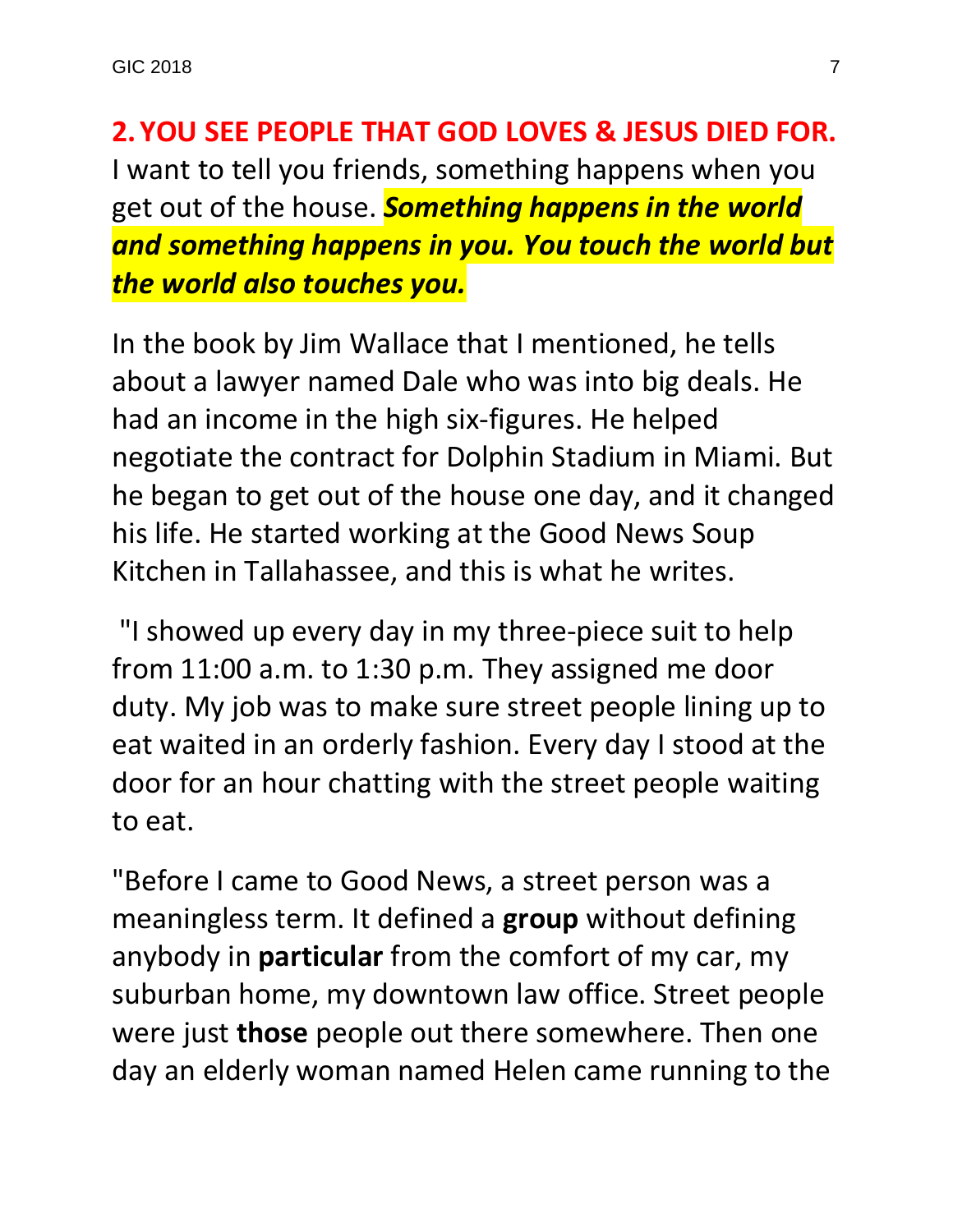Good News door. A man was chasing her and threatening to kill her if she didn't give him back his dollar.

"'Tell him he can't hit me because it's church property,' she pleaded. In true lawyerly fashion, I explained that Good News is not actually a church, but he still couldn't hit her. After 20 minutes of failed mediation, I bought peace by giving them each a dollar. That evening I happened to be standing on the corner of Park and Monroe, and in the red twilight I spied a lonely silhouette struggling in my direction from Tennessee Street.

"'A poor street person,' I thought, as the figure inched closer. I was about to turn back to my own concerns when I detected something familiar in that shadowy figure–the red scarf, the clear plastic bag with white border, the mismatched shoes. 'My God,' I said in my thoughts, 'that's Helen.' My eyes froze on her as she limped by and turned up Park. No doubt she'd crawl under a bush to spend the night.

My mind had always dismissed the sight of a street person in seconds. I could not expel the picture of Helen. That night as I lay in my \$1,500 deluxe temperature controlled waterbed, I couldn't sleep. A voice kept asking, 'Where is Helen sleeping tonight?' No street person had ever interfered with my sleep. But the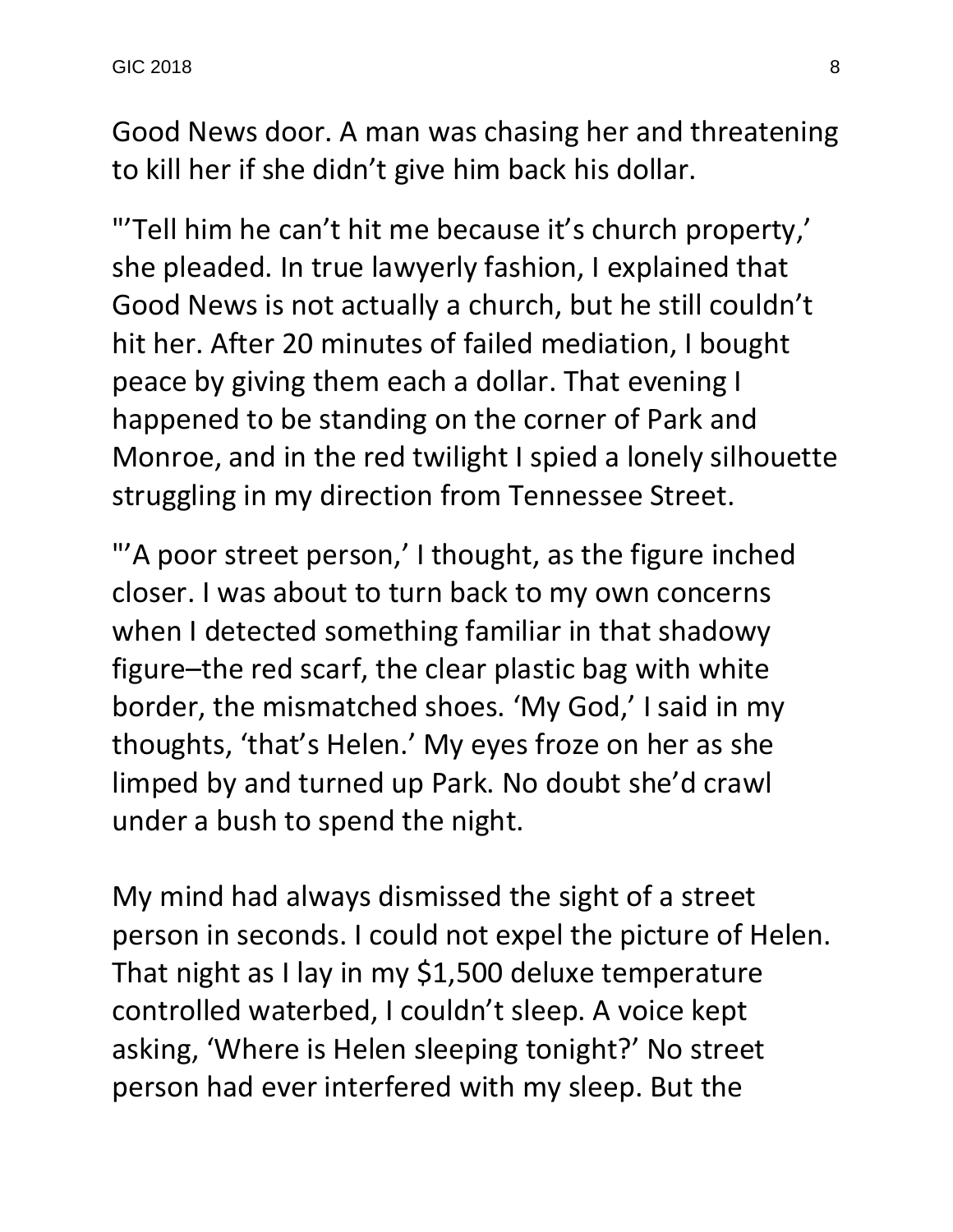shadowy figure with the red scarf and the plastic bag and the mismatched shoes had followed me home. I made a fatal mistake. **I learned her name**."

That's what happens when you get involved. You learn somebody's name. **And when you learn somebody's name, you're never quite the same.** Why is it that one name, one face can be so powerful? I'll tell you why.

### *Because that's the face of somebody made in the image of God. Because that name is the name of somebody that Jesus died for.*

Jesus said in some way we don't fully understand that when you extend a hand to someone, no matter how ragged they may look to you, "whatever you do for the least of these, you do for Me."

Mother Teresa used to send members of her community to a home for the dying. She wrote of a young woman from a well-to-do family who spent three hours caring for a dying man brought in from the streets who was covered with maggots. And Mother Teresa said to this young woman, "You be very careful. You be very loving as you touch him for there is Jesus in the distressing disguise."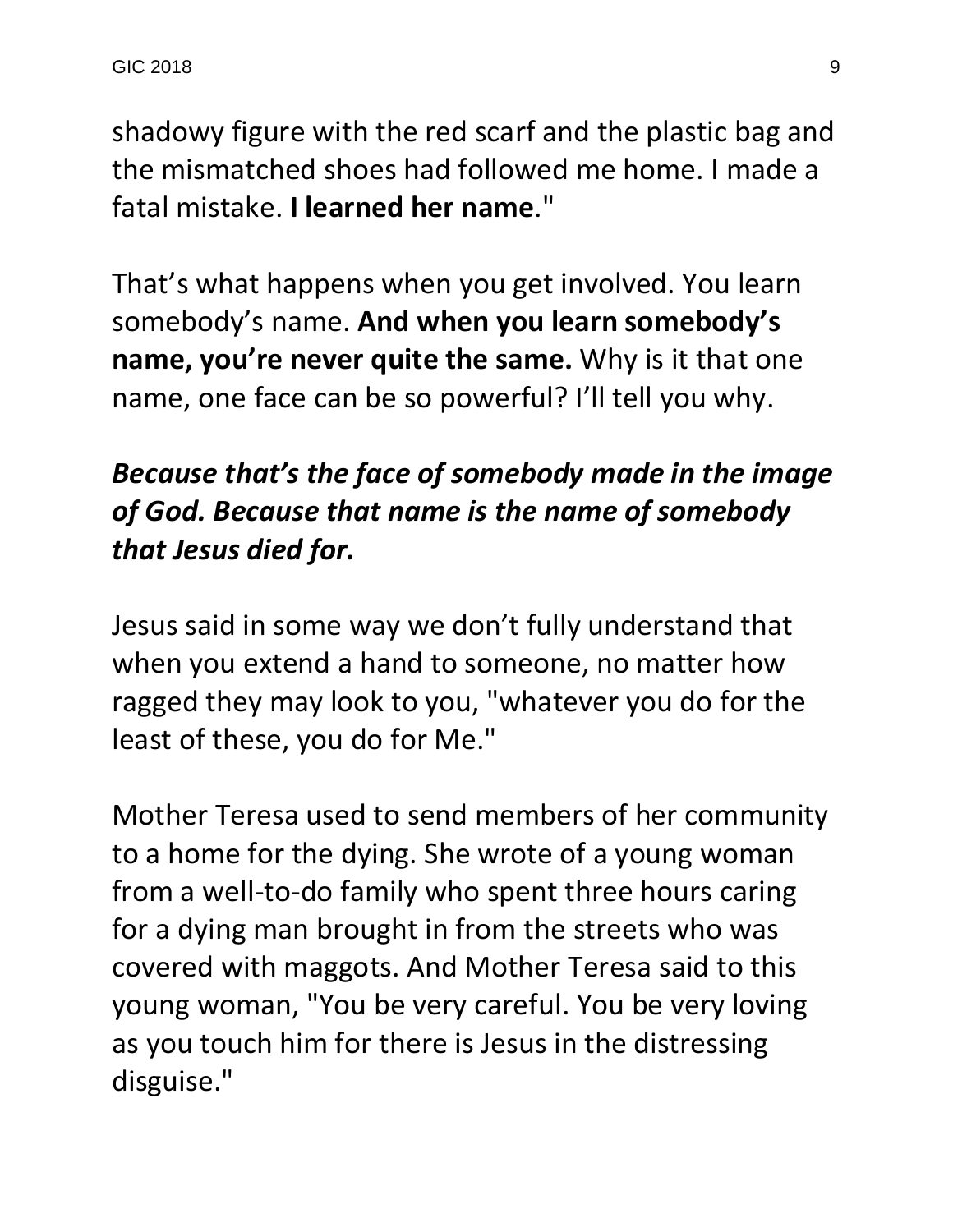That's why when you get out of the house and learn a name and see a face something changes in you–for there is Jesus in the distressing disguise. Now that's why every church needs to be absolutely committed to building a community of women and men who extend themselves. This is just core to the message of Jesus.

## **3.YOU SEE JUST HOW STRONG THE TUG OF THE WORLD IS IN YOUR LIFE.**

Now for everybody here that is a parent, I want to make a very strong plea. Get your kids involved. They need it. How many of you have or have had teenagers around your house? Raise your hands, would you? How many of them have ever been to the Galleria Mall? Now I'll tell you something. This is not a bad thing to go to the Galleria Mall.

But the more time you spend in a mall, the more your heart will say, "I need, I want, I've got to have." It's just that way for me and for all of us.

*So we need to take our little hearts to some places that will cause them to say other things. We need to take our hearts, and we need to form our kid's hearts by taking them to places where hearts will say things like, "I care. I weep. I've got to give. I've got to serve. I've got to make*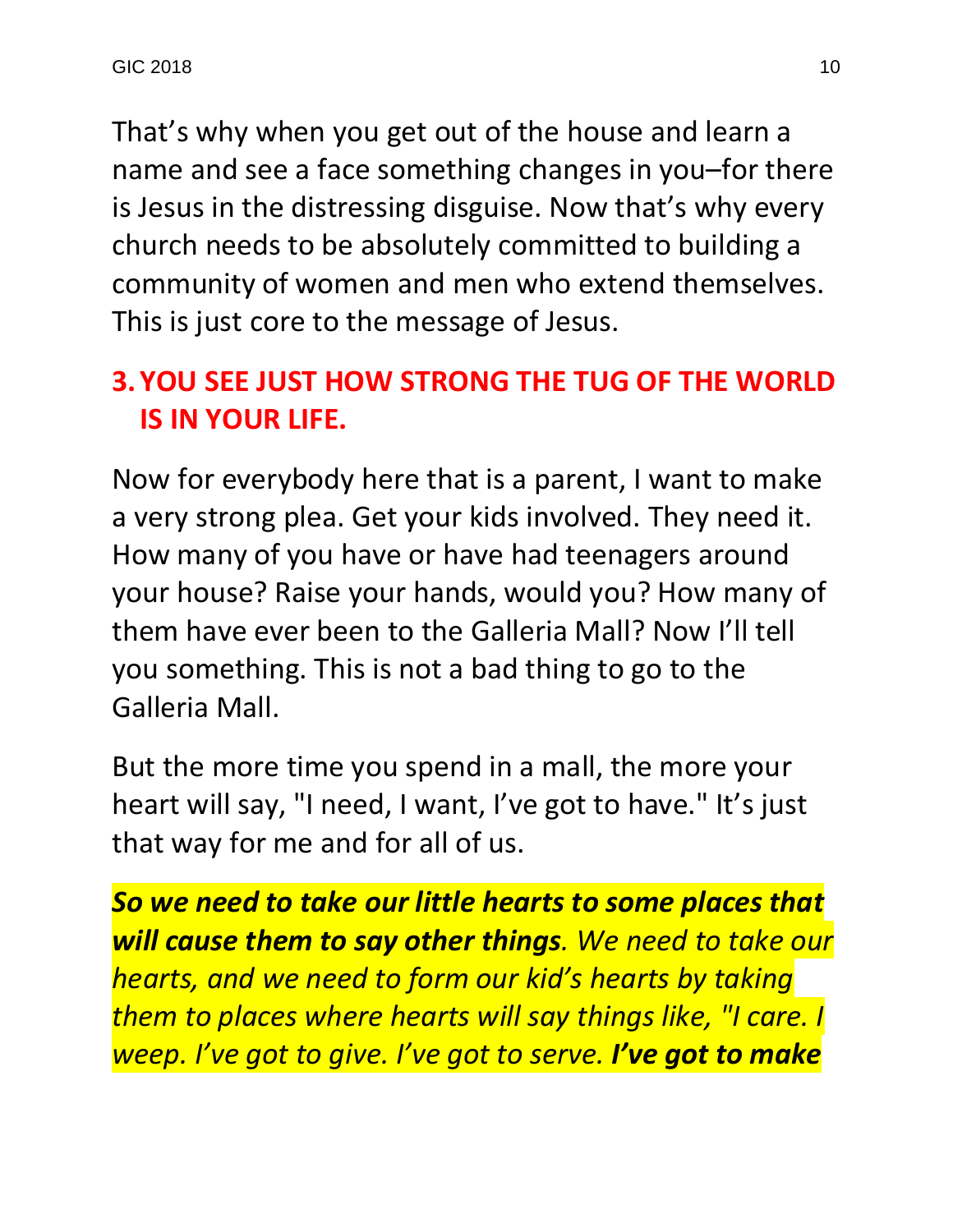## *my life about something bigger than just my own comfort and success."*

I promise you at the end of your life, you will not regret one act of compassion. You will not regret one moment that you spent, one dollar that you gave, one tear that you shed. You won't regret any of it because extension is Jesus' way of life. And every one of us who knows and follows him has been on the receiving end of his compassion.

### **4.YOU GET A BETTER UNDERSTANDING OF WHAT GOD HAS DONE FOR YOU.**

You see, we don't fully understand the story that Jesus told until you understand this**: that we too are one of the least of these–me too.**

This is not a story about big, strong, clever, adequate, bright people helping little, weak, helpless, grateful, dependant people. And folks who enter compassion ministries with the romanticized picture about how my strength and my adequacy will bring magic, easy solutions to people that I classify as needy will not last very long.

**I believe that the greatest poverty of all is the poverty of spirit, the poverty of compassion. And that can co-**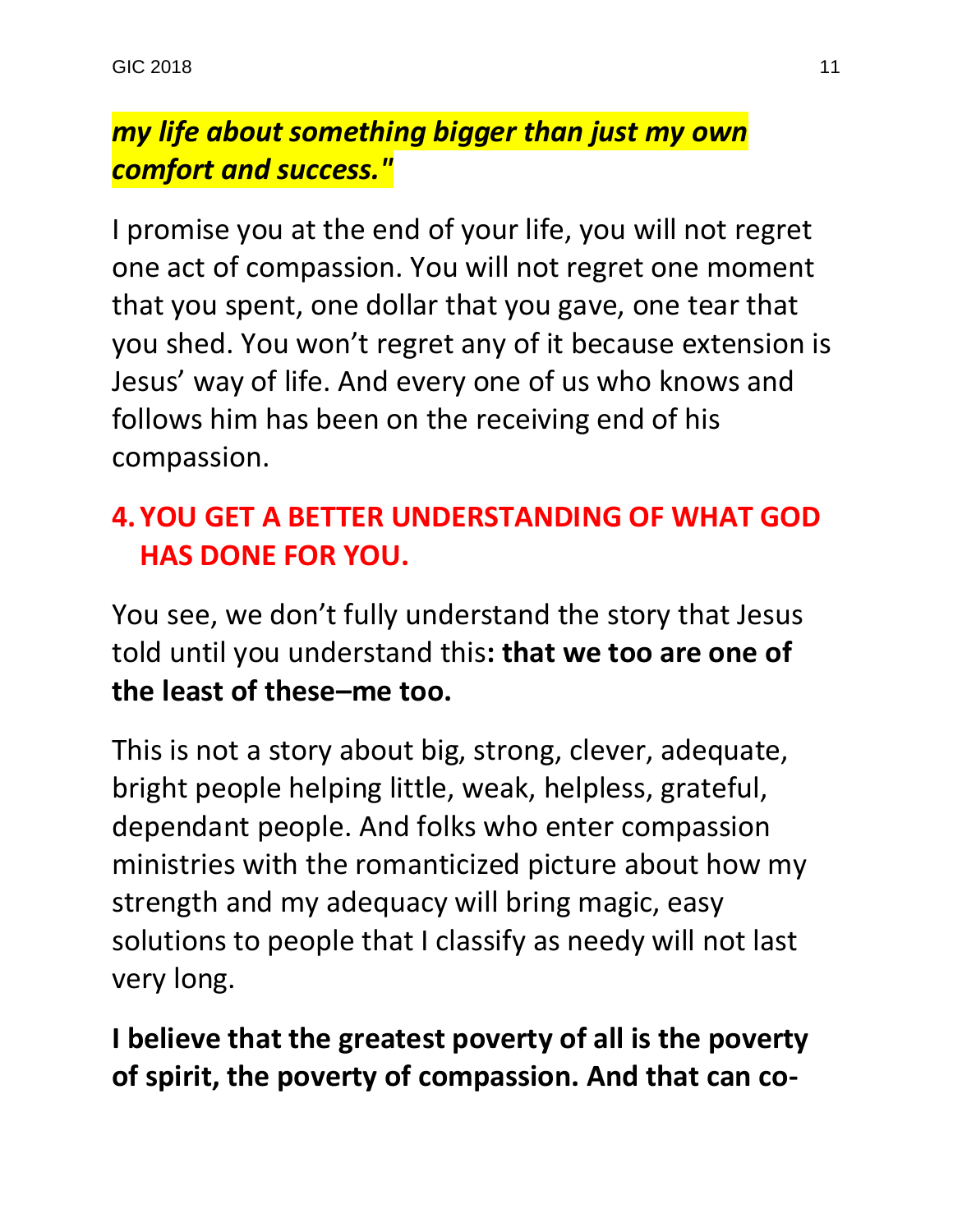## **exist with a real big bank account and a very high functioning title.**

One day Jesus looked around at this world and saw all the needs and the hunger and the aloneness and the sin and the guilt and the poverty. And Jesus lived–think about this–at the right hand of God in unspeakable glory and splendor. But Jesus said to himself, **"I've got to get out of the house."** And he crossed every barrier and boundary to extend himself in love to every human being who would receive him.

**CONCLUSION**: On August 7,2000 we stood before a judge in a Ukrainian courtroom and answered questions before his court about why we wanted to adopt Alona. After a while the judge excused himself, went to his chambers and wrote in long hand his decision. The forty to forty-five minutes that he was gone were emotionally intense as we waited.

When he finally reentered the courtroom he very stoically read his decision; Whereas Olena Murgan is an orphan, and whose parents are dead, and whereas she is unwanted by any citizen of the Ukraine and whereas… and I don't think I heard anything beyond that. I knew she had understood in her language what he had said, and I just prayed, please Lord, don't let him say those